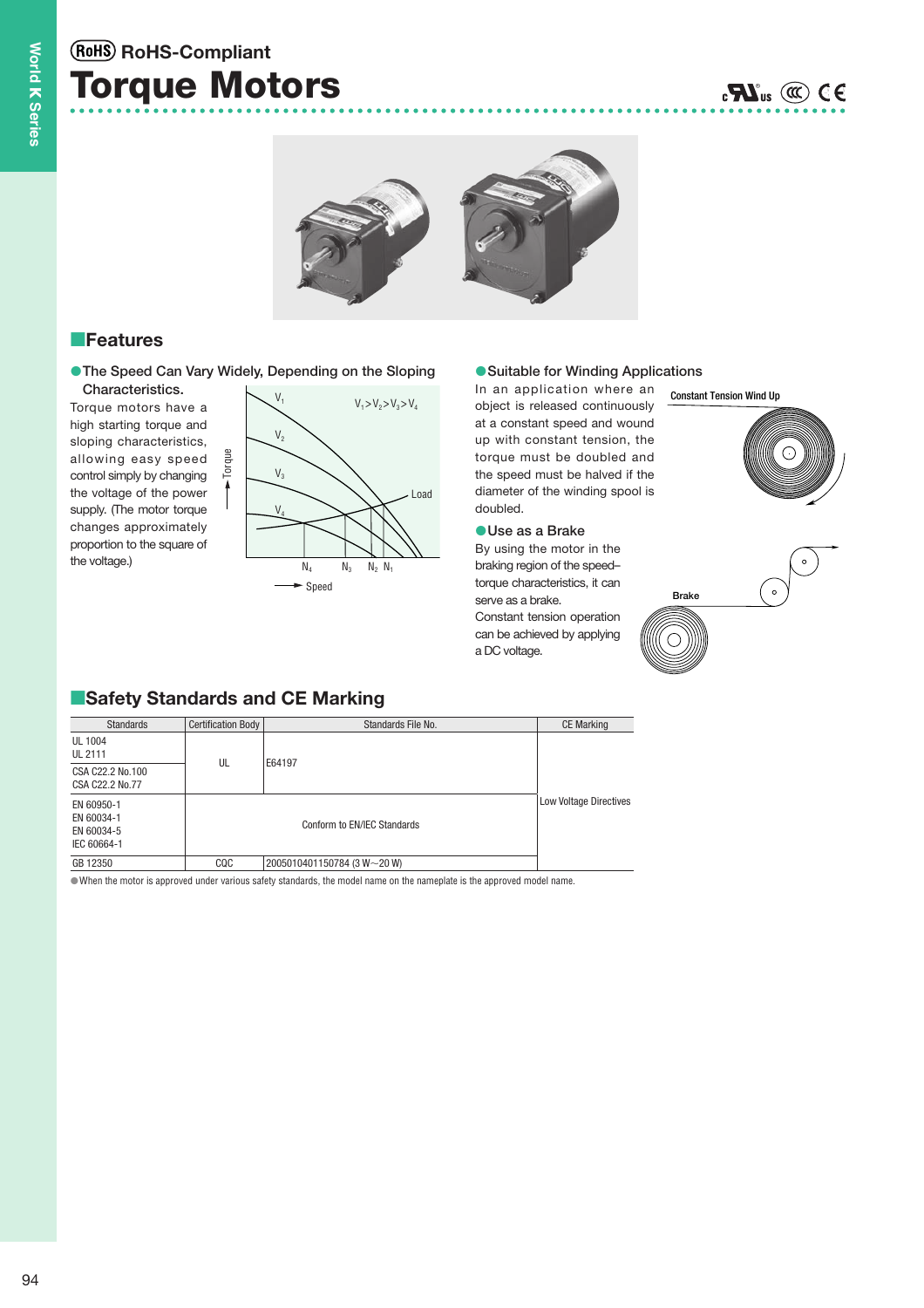# **Induction Motors Induction Motors 2-Pole,**

**High-Speed Type**

High-Speed Type

# **Torque Motors Torque Motors**

**Gearheads Right-Angle**

## **■System Configuration**



The system configuration shown above is an example. Other configurations are available. Decimal gearheads are also available.

**Accessories**

Accessories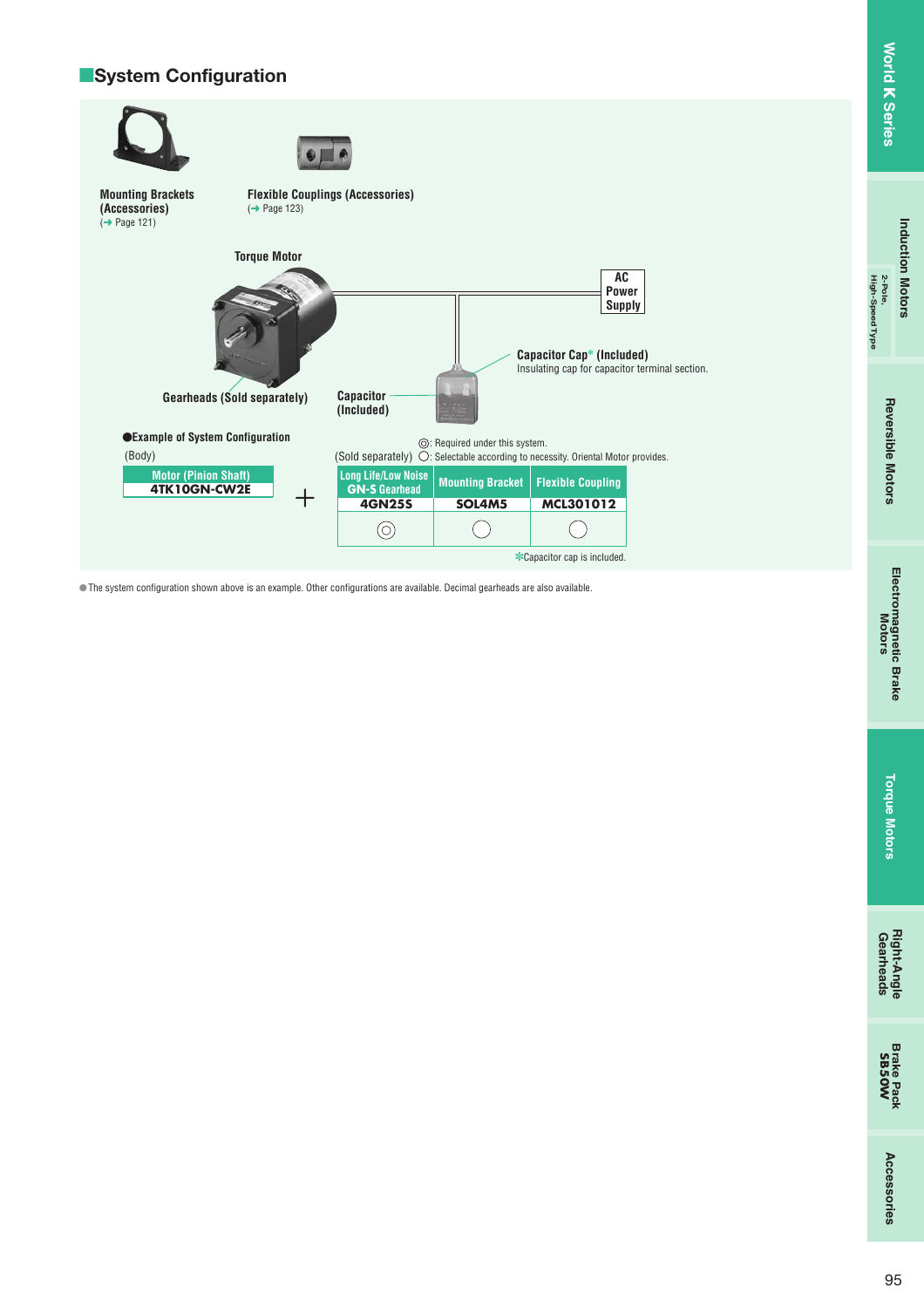## **Product Number Code**

| ●Motor |  |                         |  |                      |             |  |
|--------|--|-------------------------|--|----------------------|-------------|--|
|        |  |                         |  | 5 T K 20 GN - CW 2 E |             |  |
|        |  | $(1)$ $(2)$ $(3)$ $(4)$ |  | (6)                  | $(7)$ $(8)$ |  |

| (T)         | <b>Motor Frame Size</b>     | $2:60$ mm $3:70$ mm $4:80$ mm $5:90$ mm                                                                    |
|-------------|-----------------------------|------------------------------------------------------------------------------------------------------------|
| (2)         | <b>Motor Type</b>           | <b>T</b> : Torque Motors                                                                                   |
| ③           | Series                      | $K: K$ Series                                                                                              |
| ④           | Output Power (W)            | (Example) 20: 20 W                                                                                         |
| (5)         | <b>Motor Shaft Type</b>     | <b>GN: GN Type Pinion Shaft</b><br>A: Round Shaft                                                          |
| 6           | <b>Power Supply Voltage</b> | AW: Single-Phase 100 VAC, 110/115 VAC<br>CW: Single-Phase 200 VAC, 220/230 VAC                             |
| $\circled7$ | 2: RoHS-Compliant           |                                                                                                            |
| (8)         | <b>Included Capacitor</b>   | J: For Single-Phase 100 VAC, 200 VAC<br>U: For Single-Phase 110/115 VAC<br>E: For Single-Phase 220/230 VAC |

The **J**, **U** and **E** at the end of the model name indicate that the unit includes a capacitor. These letters are not listed on the motor nameplate.

When the motor is approved under various safety standards, the model name on the nameplate is the approved model name.

(Example) Model: **5TK20GN-CW2E**

➜ Motor nameplate and product approved under various safety standards: **5TK20GN-CW2**



|                | Gearhead Frame Size   | 2:60 mm 3:70 mm 4:80 mm 5:90 mm                                                                |
|----------------|-----------------------|------------------------------------------------------------------------------------------------|
| $^{\circledR}$ | Type of Pinion        | <b>GN: GN Type Pinion</b>                                                                      |
|                | Gear Ratio            | (Example) 50: Gear Ratio of 1:50<br><b>10X</b> denotes the decimal gearhead of gear ratio 1:10 |
| (4)            | <b>GN</b> Type Pinion | S: Long Life/Low Noise GN-S Gearhead, RoHS-Compliant                                           |

**Note:**

A right-angle gearhead cannot be combined.

## **Product Line**

#### **Motor (RoHS) Construction Charles Construction Construction Construction Construction Construction Construction Construction Construction Construction Construction Construction Construction Construction Construction Construction Const**

| <b>Output Power</b> | Model                    |                         |
|---------------------|--------------------------|-------------------------|
|                     | <b>Pinion Shaft Type</b> | <b>Round Shaft Type</b> |
|                     | 2TK3GN-AW2J              | 2TK3A-AW2J              |
| 3 W                 | 2TK3GN-AW2U              | 2TK3A-AW2U              |
|                     | 2TK3GN-CW2J              | 2TK3A-CW2J              |
|                     | 2TK3GN-CW2E              | 2TK3A-CW2E              |
|                     | 3TK6GN-AW2J              | 3TK6A-AW2J              |
| 6 W                 | 3TK6GN-AW2U              | 3TK6A-AW2U              |
|                     | 3TK6GN-CW2J              | 3TK6A-CW2J              |
|                     | 3TK6GN-CW2E              | 3TK6A-CW2E              |
|                     | 4TK10GN-AW2J             | 4TK10A-AW2J             |
| 10W                 | 4TK10GN-AW2U             | 4TK10A-AW2U             |
|                     | 4TK10GN-CW2J             | 4TK10A-CW2J             |
|                     | 4TK10GN-CW2E             | <b>4TK10A-CW2E</b>      |
|                     | 5TK20GN-AW2J             | 5TK20A-AW2J             |
| 20 W                | 5TK20GN-AW2U             | <b>5TK20A-AW2U</b>      |
|                     | 5TK20GN-CW2J             | 5TK20A-CW2J             |
|                     | 5TK20GN-CW2E             | 5TK20A-CW2E             |

| <b>Applicable Motor</b><br><b>Output Power</b><br>(Pinion Shaft Type) | Gearhead Model                    | Gear Ratio                                                                               |
|-----------------------------------------------------------------------|-----------------------------------|------------------------------------------------------------------------------------------|
| 3 W                                                                   | $2$ GN $\Box$ S                   | 3, 3.6, 5, 6, 7.5, 9, 12.5, 15,<br>18, 25, 30, 36, 50, 60, 75,<br>90, 100, 120, 150, 180 |
|                                                                       | <b>2GN10XS</b> (Decimal gearhead) |                                                                                          |
| 6 W                                                                   | $3$ GN $\sqcap$ S                 | 3, 3.6, 5, 6, 7.5, 9, 12.5, 15,<br>18, 25, 30, 36, 50, 60, 75,<br>90, 100, 120, 150, 180 |
|                                                                       | <b>3GN10XS</b> (Decimal gearhead) |                                                                                          |
| 10 W                                                                  | 4GN⊟S                             | 3, 3.6, 5, 6, 7.5, 9, 12.5, 15,<br>18, 25, 30, 36, 50, 60, 75,<br>90, 100, 120, 150, 180 |
|                                                                       | <b>4GN10XS</b> (Decimal gearhead) |                                                                                          |
| 20 W                                                                  | 5GN⊟S                             | 3, 3.6, 5, 6, 7.5, 9, 12.5, 15,<br>18, 25, 30, 36, 50, 60, 75,<br>90, 100, 120, 150, 180 |
|                                                                       | <b>5GN10XS</b> (Decimal gearhead) |                                                                                          |

 $\bullet$  Enter the gear ratio in the box ( $\Box$ ) within the model name.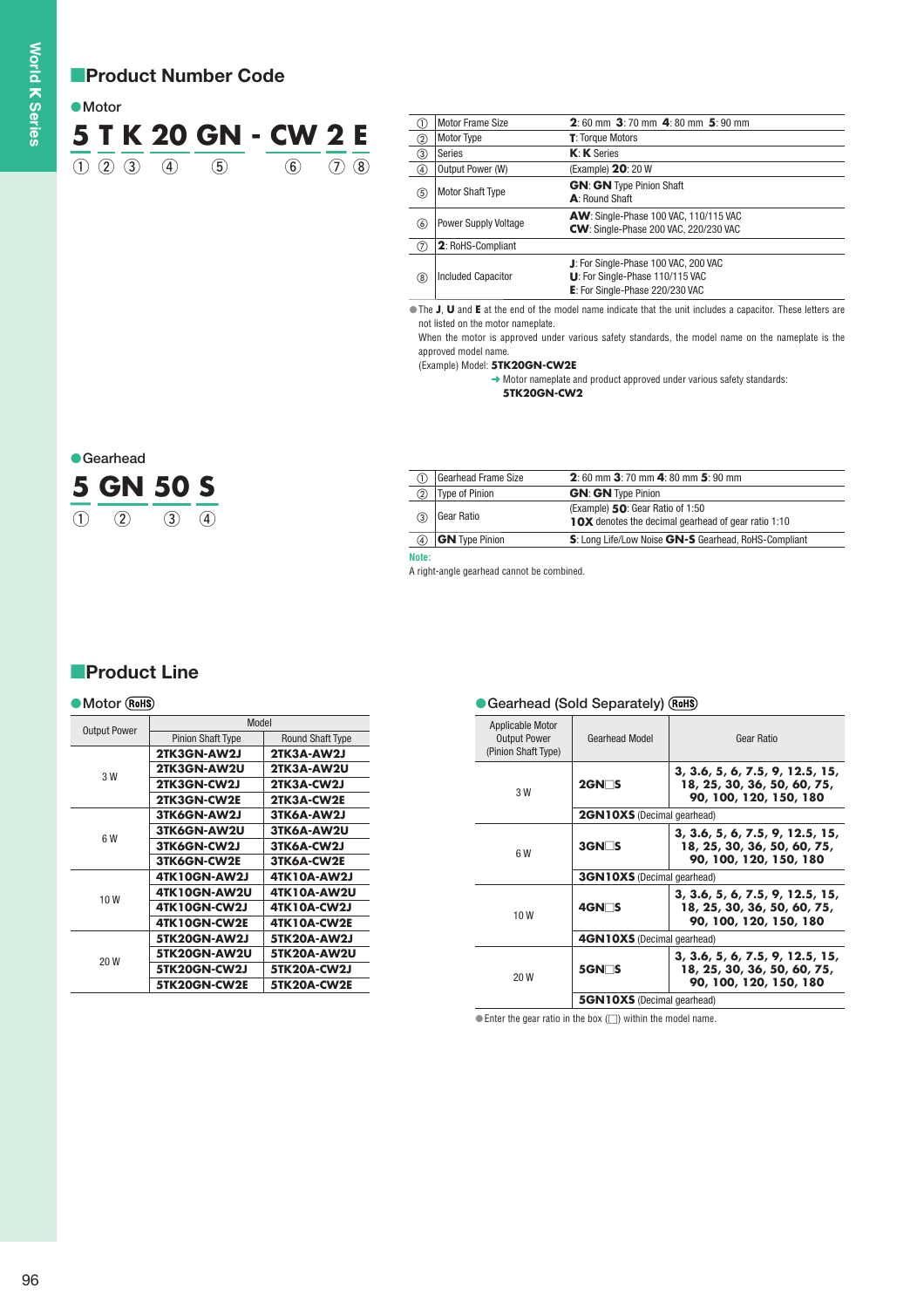## **Specifications**

#### **3 W, 6 W, 10 W**

| Model                    |                         | Rating at<br>Locked |            | Voltage   Frequency | <b>Starting Torque</b> | Max.<br>Output | Speed at<br>Max. Output | Torque at<br>Max. Output | Current at<br>Max. Output | <b>Input Power</b><br>at Max. | Capacitor |
|--------------------------|-------------------------|---------------------|------------|---------------------|------------------------|----------------|-------------------------|--------------------------|---------------------------|-------------------------------|-----------|
| <b>Pinion Shaft Type</b> | <b>Round Shaft Type</b> | Rotor               | <b>VAC</b> | Hz                  | mN·m                   | Power<br>W     | Power<br>r/min          | Power<br>mN·m            | Power<br>A                | <b>Output Power</b><br>W      | μF        |
|                          |                         | 5 minutes           | 100        | 50                  | 70                     | 3              | 750                     | 39                       | 0.42                      | 40                            |           |
| <b>TP 2TK3GN-AW2J</b>    | 2TK3A-AW2J              |                     |            | 60                  | 70                     | 3.5            | 900                     | 38                       | 0.48                      | 45                            | 7.0       |
|                          |                         | Continuous          | 50         | 50                  | 18                     | 0.8            | 750                     | 10                       | 0.21                      | 10                            |           |
|                          |                         |                     |            | 60                  | 20                     | $\mathbf{1}$   | 900                     | 11                       | 0.30                      | 14                            |           |
|                          |                         | 5 minutes           | 110        | 60                  | 70                     | 3.5            | 900                     | 38                       | 0.42                      | 45                            |           |
| (TP) 2TK3GN-AW2U         | 2TK3A-AW2U              |                     | 115        |                     |                        |                |                         |                          | 0.45                      | 50                            | 6.0       |
|                          |                         | Continuous          | 60         | 60                  | 25                     | 1.2            | 900                     | 13                       | 0.26                      | 15                            |           |
|                          |                         | 5 minutes           | 200        | 50                  | 70                     | 3              | 750                     | 39                       | 0.210                     | 40                            |           |
| (TP) 2TK3GN-CW2J         | 2TK3A-CW2J              |                     |            | 60                  | 70                     | 3.5            | 900                     | 38                       | 0.230                     | 45                            | 1.8       |
|                          |                         | Continuous          | 100        | 50                  | 18                     | 0.8            | 750                     | 10                       | 0.105                     | 10                            |           |
|                          |                         |                     |            | 60                  | 20                     | 1              | 900                     | 11                       | 0.150                     | 15                            |           |
|                          |                         |                     | 220        | 50                  | 70                     | 3              | 750                     | 39                       | 0.220                     | 45                            |           |
|                          |                         | 5 minutes           | 230        |                     |                        |                |                         |                          | 0.240                     | 50                            |           |
| (TP) 2TK3GN-CW2E         | 2TK3A-CW2E              |                     | 220        | 60                  | 70                     | 3.5            | 900                     | 38                       | 0.215                     | 45                            | 1.5       |
|                          |                         |                     | 230        |                     |                        |                |                         |                          | 0.230                     | 50                            |           |
|                          |                         | Continuous          | 115        | 50                  | 18                     | 0.8            | 750                     | 10                       | 0.095                     | 10                            |           |
|                          |                         |                     |            | 60                  | 25                     | 1.2            | 900                     | 13                       | 0.130                     | 14                            |           |
|                          |                         | 5 minutes           | 100        | 50                  | 140                    | 6              | 750                     | 78                       | 0.64                      | 60                            |           |
| <b>TP 3TK6GN-AW2J</b>    | 3TK6A-AW2J              |                     |            | 60                  | 140<br>40              | 7.5            | 900                     | 82<br>21                 | 0.63                      | 60<br>15                      | 11        |
|                          |                         | Continuous          | 50         | 50                  |                        | 1.6            | 750                     |                          | 0.31                      |                               |           |
|                          |                         |                     | 110        | 60                  | 45                     | $\overline{2}$ | 900                     | 23                       | 0.45<br>0.60              | 20<br>65                      |           |
| <b>TP 3TK6GN-AW2U</b>    | 3TK6A-AW2U              | 5 minutes           | 115        | 60                  | 150                    | 8              | 900                     | 87                       | 0.65                      | 70                            | 9.0       |
|                          |                         | Continuous          | 60         | 60                  | 55                     | 2.6            | 900                     | 28                       | 0.37                      | 20                            |           |
|                          |                         |                     |            | 50                  | 140                    | 6              | 750                     | 78                       | 0.340                     | 60                            |           |
|                          |                         | 5 minutes           | 200        | 60                  | 140                    | 7.5            | 900                     | 82                       | 0.340                     | 65                            |           |
| <b>TP 3TK6GN-CW2J</b>    | 3TK6A-CW2J              |                     |            | 50                  | 40                     | 1.6            | 750                     | 21                       | 0.165                     | 15                            | 3.0       |
|                          |                         | Continuous          | 100        | 60                  | 45                     | $\overline{2}$ | 900                     | 23                       | 0.245                     | 25                            |           |
|                          |                         |                     | 220        |                     |                        |                |                         |                          | 0.390                     | 70                            |           |
|                          |                         |                     | 230        | 50                  | 140                    | 6              | 750                     | 78                       | 0.440                     | 80                            |           |
|                          |                         | 5 minutes           | 220        |                     |                        |                |                         |                          | 0.320                     | 70                            |           |
| <b>TP 3TK6GN-CW2E</b>    | 3TK6A-CW2E              |                     | 230        | 60                  | 150                    | 8              | 900                     | 87                       | 0.350                     | 75                            | 2.5       |
|                          |                         |                     |            | 50                  | 45                     | 1.8            | 750                     | 24                       | 0.145                     | 15                            |           |
|                          |                         | Continuous          | 115        | 60                  | 55                     | 2.6            | 900                     | 28                       | 0.210                     | 24                            |           |
|                          |                         |                     |            | 50                  | 220                    | 10             | 750                     | 130                      | 0.76                      | 70                            |           |
|                          |                         | 5 minutes           | 100        | 60                  | 210                    | 12             | 900                     | 130                      | 0.88                      | 85                            |           |
| <b>TP 4TK10GN-AW2J</b>   | 4TK10A-AW2J             | Continuous          | 50         | 50                  | 60                     | 2.3            | 750                     | 30                       | 0.40                      | 20                            | 14        |
|                          |                         |                     |            | 60                  | 65                     | 2.8            | 900                     | 30                       | 0.54                      | 25                            |           |
|                          |                         | 5 minutes           | 110        | 60                  | 210                    | 12             | 900                     | 130                      | 0.74                      | 80                            |           |
| <b>TP 4TK10GN-AW2U</b>   | <b>4TK10A-AW2U</b>      |                     | 115        |                     |                        |                |                         |                          | 0.76                      | 85                            | 11        |
|                          |                         | Continuous          | 60         | 60                  | 70                     | 3.3            | 900                     | 35                       | 0.45                      | 25                            |           |
|                          |                         | 5 minutes           | 200        | 50                  | 220                    | 10             | 750                     | 130                      | 0.38                      | 70                            |           |
| <b>TP 4TK10GN-CW2J</b>   | 4TK10A-CW2J             |                     |            | 60                  | 210                    | 12             | 900                     | 130                      | 0.43                      | 85                            | 3.5       |
|                          |                         | Continuous          | 100        | 50                  | 60                     | 2.3            | 750                     | 30                       | 0.19                      | 19                            |           |
|                          |                         |                     |            | 60                  | 65                     | 2.8            | 900                     | 30                       | 0.27                      | 25                            |           |
|                          |                         |                     | 220        | 50                  | 220                    | 10             | 750                     | 130                      | 0.41                      | 80                            |           |
|                          |                         | 5 minutes           | 230        |                     |                        |                |                         |                          | 0.45                      | 90                            |           |
| <b>TP 4TK10GN-CW2E</b>   | 4TK10A-CW2E             |                     | 220        | 60                  | 210                    | 12             | 900                     | 130                      | 0.39                      | 80                            | 3.0       |
|                          |                         |                     | 230        |                     |                        |                |                         |                          | 0.40                      | 80                            |           |
|                          |                         | Continuous          | 115        | 50                  | 65                     | 2.8            | 750                     | 35                       | 0.18                      | 20                            |           |
|                          |                         |                     |            | 60                  | 70                     | 3.3            | 900                     | 35                       | 0.24                      | 25                            |           |

The **J**, **U** and **E** at the end of the model name indicate that the unit includes a capacitor. These letters are not listed on the motor nameplate. When the motor is approved under various safety standards, the model name on the nameplate is the approved model name.

: Contains a built-in thermal protector. If a motor overheats for any reason, the thermal protector is opened and the motor stops.

When the motor temperature drops, the thermal protector closes and the motor restarts. Be sure to turn the motor off before inspecting.

 $\mathbf{H}$ <sub>us</sub>  $\circledcirc$  66

**Induction Motors**

**Induction Motors** 

**High-Speed Type 2-Pole,**

**Reversible Motors**

**Reversible Motors** 

**Electromagnetic Brake Motors**

Electromagnetic Brake<br>Motors

**Torque Motors**

**Torque Motors** 

**Gearheads Right-Angle**

**Brake Pack SB50W** Accessories **Accessories**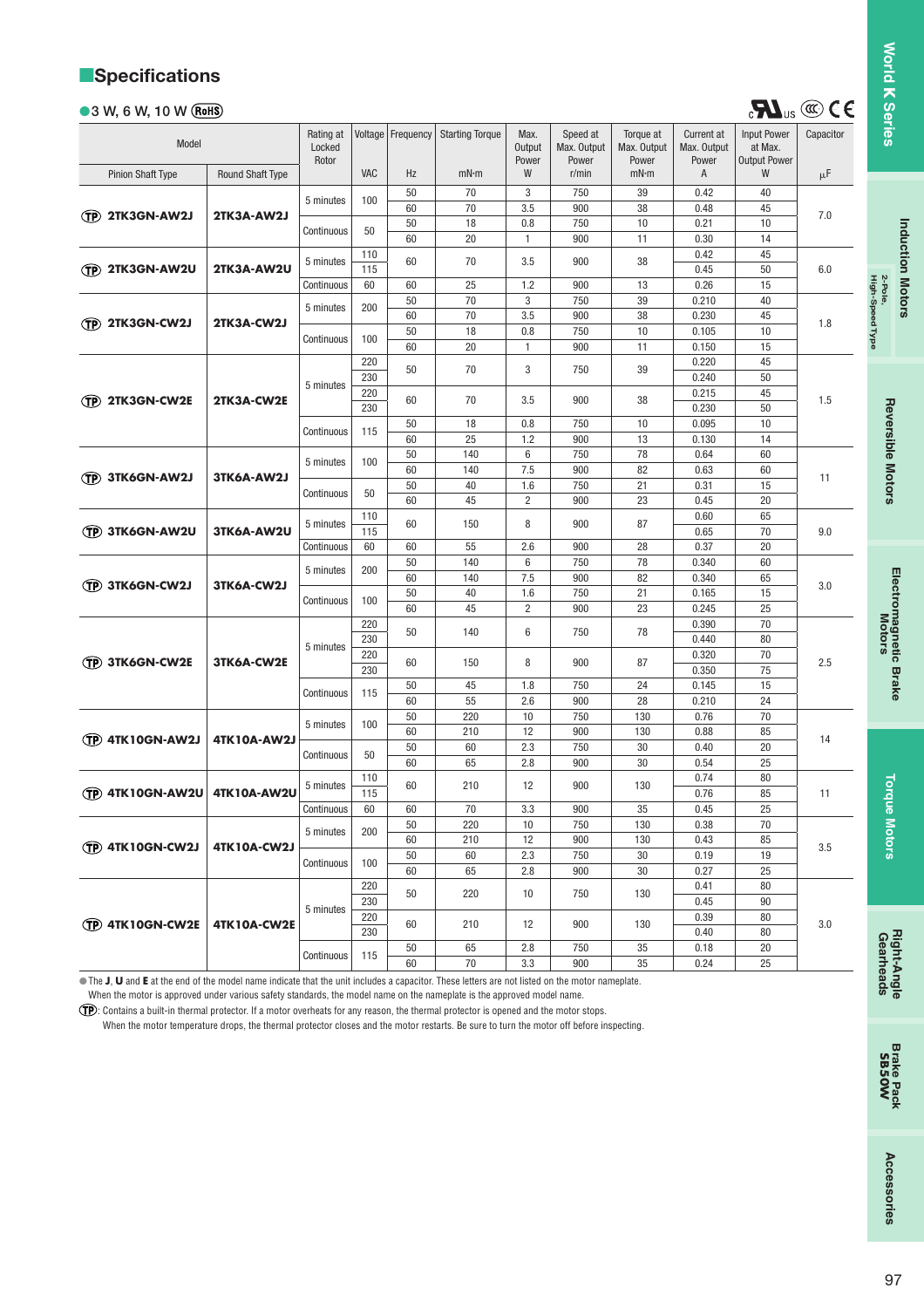#### ●20 W

 $^{\circ}$ 

 $\circled{1}$ 

 $\bigoplus$ 

 $\mathbf{D}$ 

| W (RoHS)                 |                         |                              |            |           |                        |                         |                                  |                                   |                                           |                                                      | $\mathbf{R}$ <sub>us</sub> $\circledast$ $\mathbf{C}$ |
|--------------------------|-------------------------|------------------------------|------------|-----------|------------------------|-------------------------|----------------------------------|-----------------------------------|-------------------------------------------|------------------------------------------------------|-------------------------------------------------------|
| Model                    |                         | Rating at<br>Locked<br>Rotor | Voltage    | Frequency | <b>Starting Torque</b> | Max.<br>Output<br>Power | Speed at<br>Max. Output<br>Power | Torque at<br>Max. Output<br>Power | <b>Current</b> at<br>Max. Output<br>Power | <b>Input Power</b><br>at Max.<br><b>Output Power</b> | Capacitor                                             |
| <b>Pinion Shaft Type</b> | <b>Round Shaft Type</b> |                              | <b>VAC</b> | Hz        | mN·m                   | W                       | r/min                            | mN·m                              | A                                         | W                                                    | $\mu$ F                                               |
|                          |                         | 5 minutes                    | 100        | 50<br>60  | 350<br>300             | 20<br>20                | 750<br>900                       | 260<br>220                        | 1.00<br>1.18                              | 90<br>115                                            |                                                       |
| 5TK20GN-AW2J             | 5TK20A-AW2J             | Continuous                   | 50         | 50<br>60  | 80<br>85               | 4<br>4                  | 750<br>900                       | 50<br>45                          | 0.50<br>0.69                              | 25<br>34                                             | 18                                                    |
| 5TK20GN-AW2U             | <b>5TK20A-AW2U</b>      | 5 minutes                    | 110<br>115 | 60        | 350                    | 23                      | 900                              | 250                               | 1.00<br>1.02                              | 110<br>115                                           | 14                                                    |
|                          |                         | Continuous                   | 60         | 60        | 100                    | 5.5                     | 900                              | 60                                | 0.58                                      | 34                                                   |                                                       |
|                          |                         | 5 minutes                    | 200        | 50<br>60  | 350<br>300             | 20<br>20                | 750<br>900                       | 260<br>220                        | 0.57<br>0.55                              | 105<br>105                                           |                                                       |
| 5TK20GN-CW2J             | 5TK20A-CW2J             | Continuous                   | 100        | 50<br>60  | 80<br>85               | 4<br>4                  | 750<br>900                       | 50<br>45                          | 0.24<br>0.31                              | 24<br>30                                             | 4.5                                                   |
|                          |                         |                              | 220<br>230 | 50        | 350                    | 20                      | 750                              | 260                               | 0.63<br>0.68                              | 120<br>130                                           |                                                       |
| 5TK20GN-CW2E             | 5TK20A-CW2E             | 5 minutes                    | 220<br>230 | 60        | 350                    | 20                      | 900                              | 220                               | 0.53<br>0.54                              | 115<br>120                                           | 4.0                                                   |
|                          |                         | Continuous                   | 115        | 50<br>60  | 85<br>100              | 4.5<br>5.5              | 750<br>900                       | 60<br>60                          | 0.26<br>0.30                              | 29<br>34                                             |                                                       |

The **J, U** and E at the end of the model name indicate that the unit includes a capacitor. These letters are not listed on the motor nameplate.

When the motor is approved under various safety standards, the model name on the nameplate is the approved model name.

: Contains a built-in thermal protector. If a motor overheats for any reason, the thermal protector is opened and the motor stops.

When the motor temperature drops, the thermal protector closes and the motor restarts. Be sure to turn the motor off before inspecting.

## **General Specifications**

#### **3 W, 6 W, 10 W, 20 W**

| Item                                        |                                                                             |                                                                                                                                                                                    | Specifications                                                                                                                                                                                                                                                                 |
|---------------------------------------------|-----------------------------------------------------------------------------|------------------------------------------------------------------------------------------------------------------------------------------------------------------------------------|--------------------------------------------------------------------------------------------------------------------------------------------------------------------------------------------------------------------------------------------------------------------------------|
| <b>Insulation Resistance</b>                |                                                                             |                                                                                                                                                                                    | 100 M $\Omega$ or more when 500 VDC megger is applied between the windings and the frame after rated motor operation under normal ambient temperature and humidity.                                                                                                            |
| Dielectric Strength                         | temperature and humidity.                                                   |                                                                                                                                                                                    | Sufficient to withstand 1.5 kV at 50 Hz or 60 Hz applied between the windings and the frame for 1 minute after rated motor operation under normal ambient                                                                                                                      |
| <b>Temperature Rise</b>                     | with connecting a gearhead or equivalent heat radiation plate*.             |                                                                                                                                                                                    | Temperature rise of windings are 80°C or less measured by the resistance change method after rated motor operation under normal ambient temperature and humidity,                                                                                                              |
| <b>Insulation Class</b>                     | Class B $(130^{\circ}C)$                                                    |                                                                                                                                                                                    |                                                                                                                                                                                                                                                                                |
| <b>Overheat Protection</b>                  | Built-in thermal protector (automatic return type)<br>3W type<br>Other type | open: $130^{\circ}$ C $\pm$ 5 $^{\circ}$ C, close: $90^{\circ}$ C $\pm$ 15 $^{\circ}$ C<br>open: $130^{\circ}$ C $\pm$ 5 $^{\circ}$ C, close: $82^{\circ}$ C $\pm$ 15 $^{\circ}$ C |                                                                                                                                                                                                                                                                                |
| <b>Ambient Temperature</b>                  |                                                                             |                                                                                                                                                                                    | Single-Phase 50 VAC, Single-Phase 100 VAC, Single-Phase 200 VAC: $-10^{\circ}C \sim +50^{\circ}C$ (nonfreezing)<br>Single-Phase 60 VAC, Single-Phase 110 VAC, Single-Phase 115 VAC, Single-Phase 220 VAC, Single-Phase 230 VAC: $-10^{\circ}C \sim +40^{\circ}C$ (nonfreezing) |
| <b>Ambient Humidity</b>                     | 85% or less (noncondensing)                                                 |                                                                                                                                                                                    |                                                                                                                                                                                                                                                                                |
| Degree of Protection                        | IP20                                                                        |                                                                                                                                                                                    |                                                                                                                                                                                                                                                                                |
| * Heat radiation plate (Material: Aluminum) |                                                                             |                                                                                                                                                                                    |                                                                                                                                                                                                                                                                                |
| Motor Type                                  | Size (mm)                                                                   | Thickness (mm)                                                                                                                                                                     |                                                                                                                                                                                                                                                                                |
| 3 W Type                                    | $115\times115$                                                              |                                                                                                                                                                                    |                                                                                                                                                                                                                                                                                |
| 6 W Type                                    | $125\times125$                                                              | 5                                                                                                                                                                                  |                                                                                                                                                                                                                                                                                |
| 10 W Type                                   | $135\times135$                                                              |                                                                                                                                                                                    |                                                                                                                                                                                                                                                                                |
| 20 W Type                                   | $165\times165$                                                              |                                                                                                                                                                                    |                                                                                                                                                                                                                                                                                |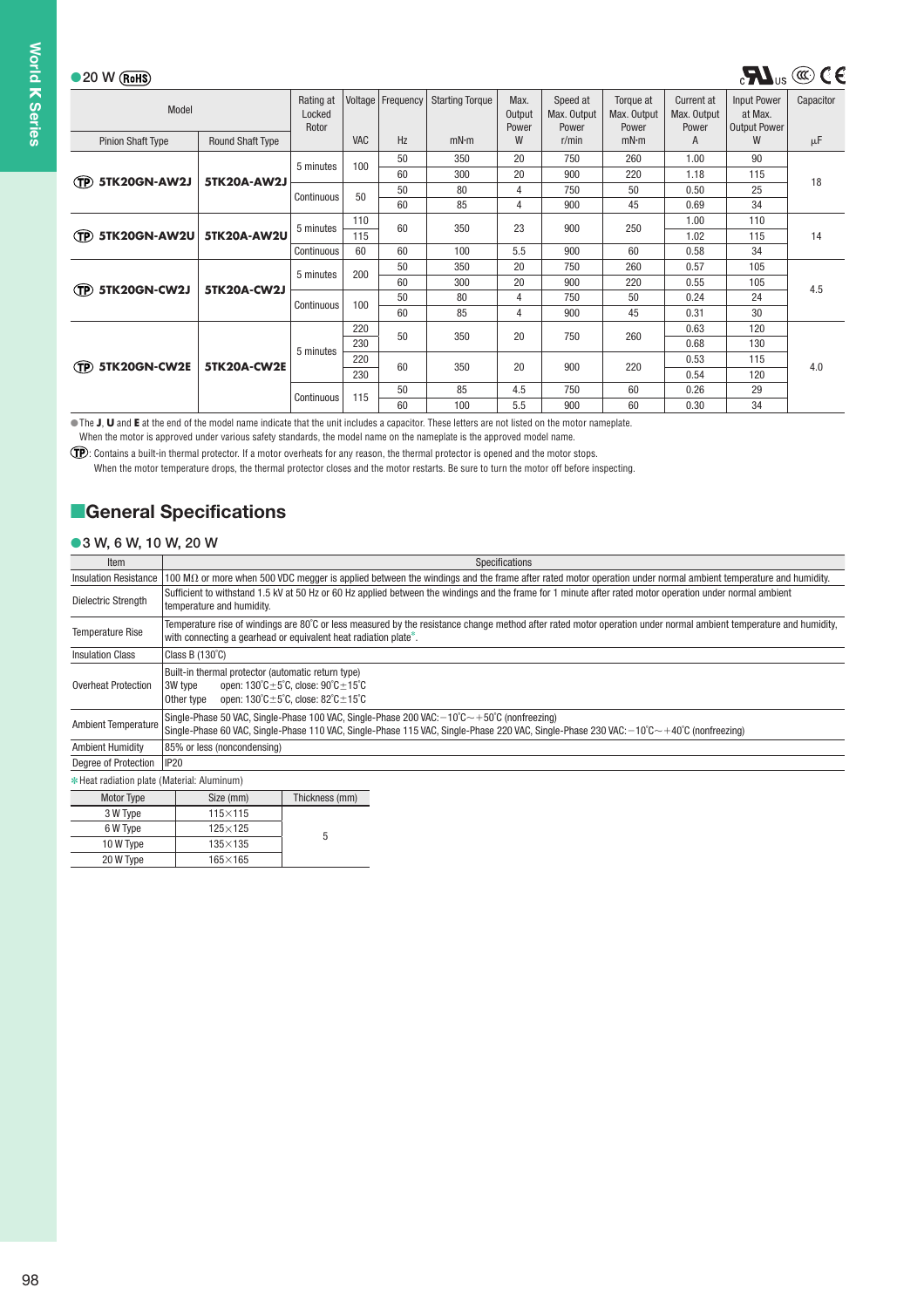ad Albe

HIgn-s

## **How to Read Speed - Torque Characteristics**

The motor torque changes approximately proportion to the square of the voltage. When the voltage supplied to the motor is changed, speed – torque curves with a sloping characteristics (torque is highest at zero speed and decreases steadily with increasing speed) shifts to that of the corresponding voltage.

When the voltage is changed to 100 VAC, 80 VAC and 60 VAC while the load torque is T<sub>0</sub>, the motor rotates at the speeds  $N_1$ ,  $N_2$ and N<sub>3</sub> respectively. Thus, the speed can be changed easily by varying the voltage.

When choosing a torque motor, first determine the required torque and speed. Then select a motor using the speed – torque characteristics curves to determine whether the motor should be operated under continuous duty or limited duty. When used under locked rotor conditions, only the torque factor is considered. The temperature rise of the motor may cause a problem during continuous operation. In this case, choose a motor with an output power large enough for continuous operation and adjust the voltage to control the torque and speed.



## **E**Voltage Control of Torque Motors

The method most commonly used to control voltage is by phase control using a triac. As shown in Fig. 1, by changing the phase angle " $\alpha$ " at which the triac switches, the input voltage is controlled as represented by the phase angle areas of the graph.





## **Gearmotor - Torque Table**

Due to the sloping characteristics, torque motors can be operated over a wide speed range, from locked rotor condition to the maximum speed. The permissible torque when a gearhead and a decimal gearhead are directly connected can be calculated according to the following formula, using the speed and torque determined from the speed – torque characteristics.

Speed of gearhead output shaft *N<sub>G</sub>*=Motor speed×1/gearhead gear ratio Output torque of gearhead  $T_G = \text{Motor torque} \times \text{Gearhead}$  gear ratio $\times$ Gearhead efficiency

The output torque of the gearhead must be lower than the maximum permissible torque.



| <b>Gearhead Model</b>              | <b>Gearhead Gear Ratio</b> | <b>Gearhead Efficiency</b> |
|------------------------------------|----------------------------|----------------------------|
| $2$ GN $\Box$ S                    | $3 - 18$                   | 81%                        |
| $3$ GN $\Box$ S<br>$4$ GN $\Box$ S | $25 - 36$                  | 73%                        |
| $5$ GN $\Box$ S                    | $50 - 180$                 | 66%                        |

Gearheads and decimal gearheads are sold separately.  $\bullet$  Enter the gear ratio in the box ( $\Box$ ) within the model name.

99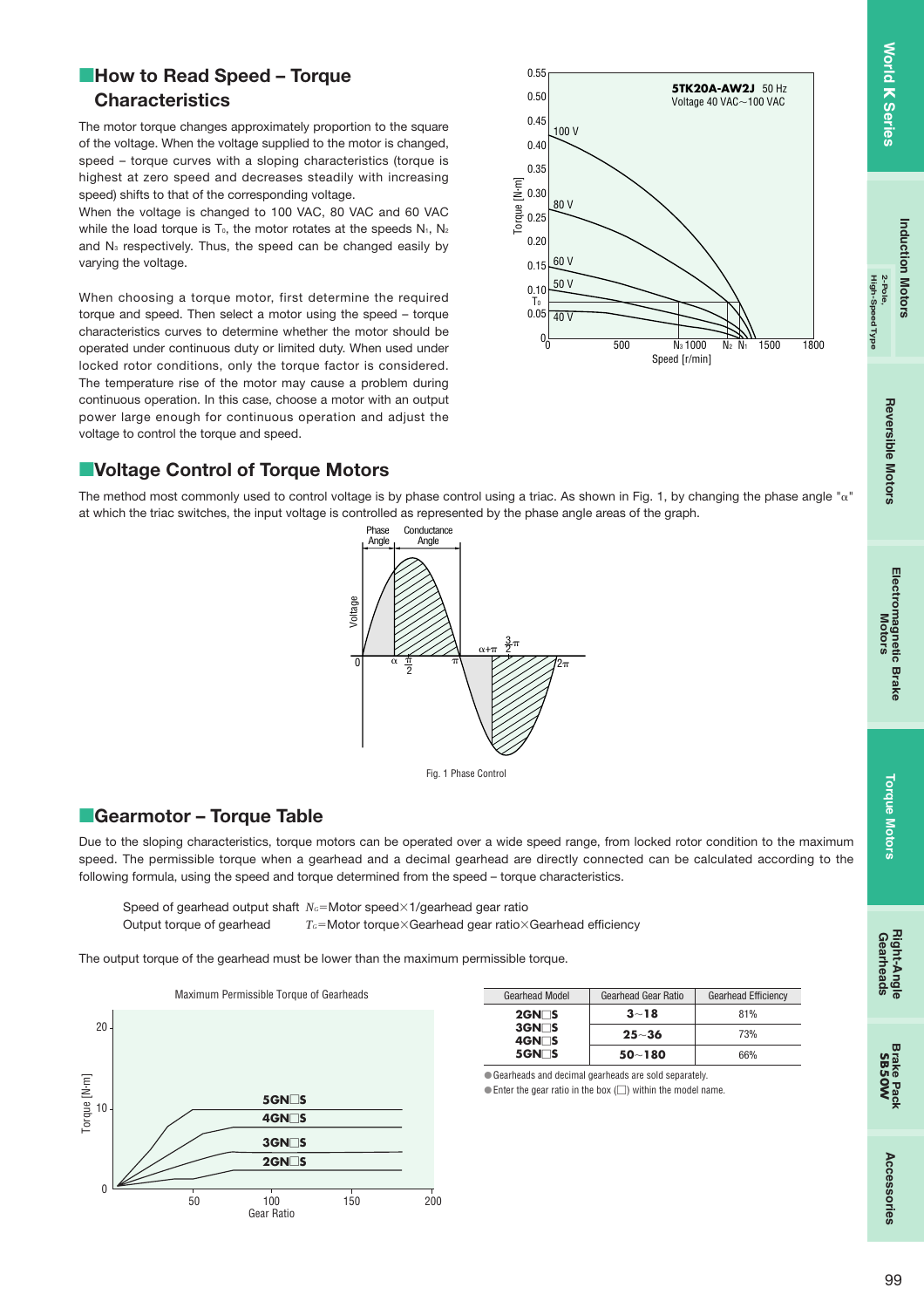## **■Speed - Torque Characteristics (Reference Values) 2TK3GN-AW2J**, **2TK3A-AW2J**



#### **2TK3GN-CW2J**, **2TK3A-CW2J**



**3TK6GN-AW2J**, **3TK6A-AW2J**



**2TK3GN-AW2U**, **2TK3A-AW2U**



#### **2TK3GN-CW2E**, **2TK3A-CW2E**



**3TK6GN-AW2U**, **3TK6A-AW2U**

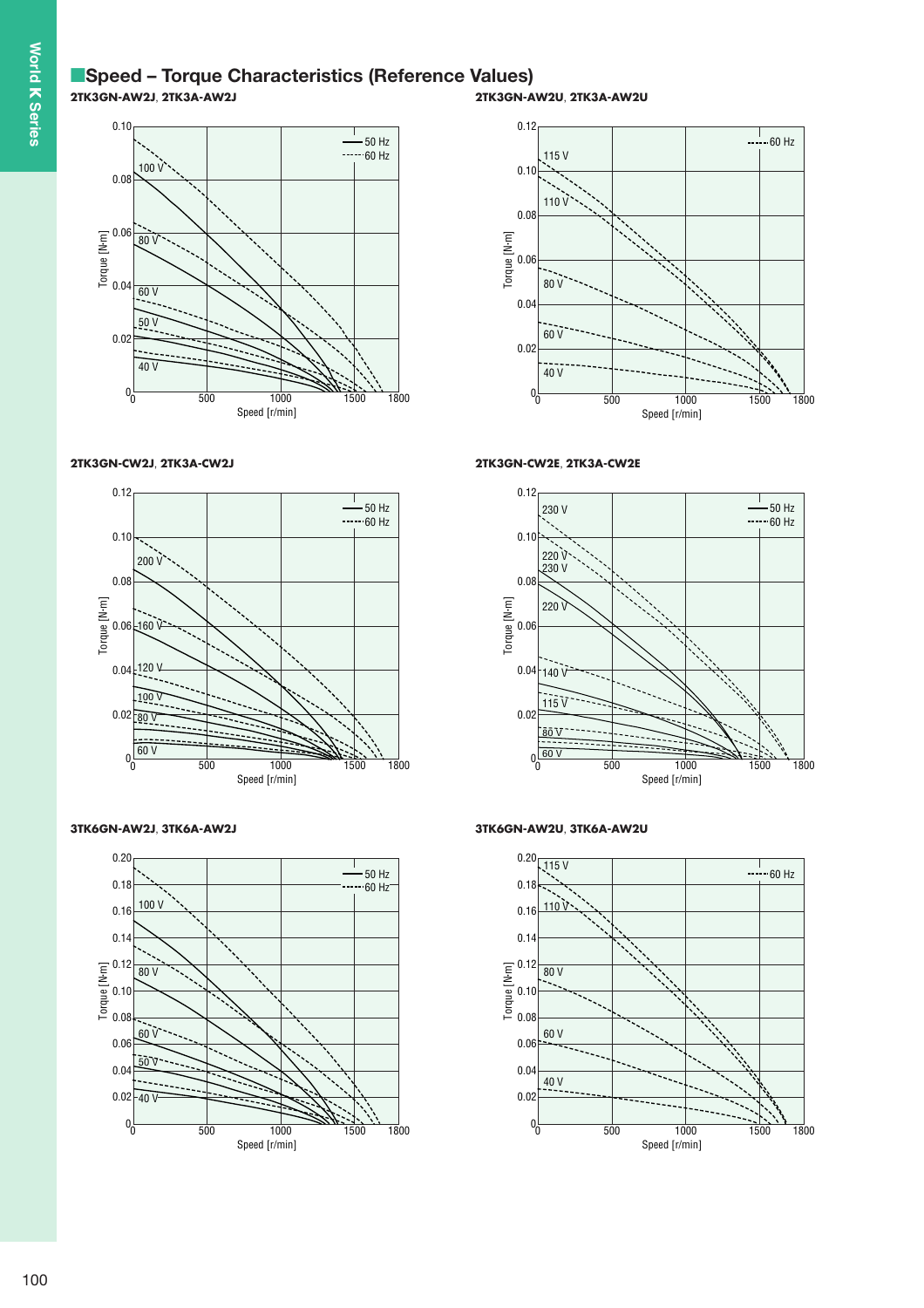High-Speed Type

#### **3TK6GN-CW2J**, **3TK6A-CW2J**



#### **4TK10GN-AW2J**, **4TK10A-AW2J**



**4TK10GN-CW2J**, **4TK10A-CW2J**



**3TK6GN-CW2E**, **3TK6A-CW2E**



#### **4TK10GN-AW2U**, **4TK10A-AW2U**



#### **4TK10GN-CW2E**, **4TK10A-CW2E**

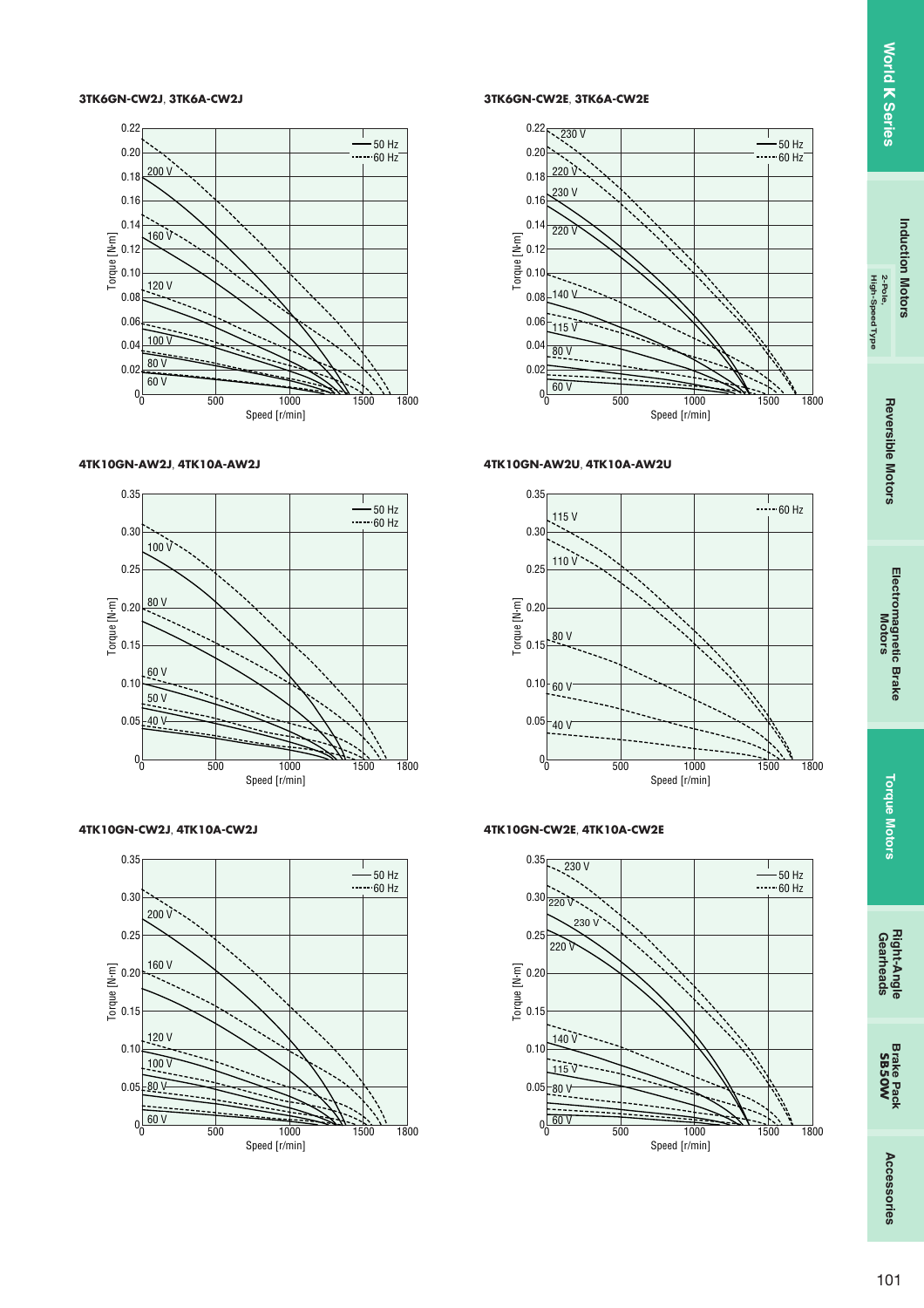#### **5TK20GN-AW2J**, **5TK20A-AW2J**



#### **5TK20GN-CW2J**, **5TK20A-CW2J**



**5TK20GN-AW2U**, **5TK20A-AW2U**



#### **5TK20GN-CW2E**, **5TK20A-CW2E**

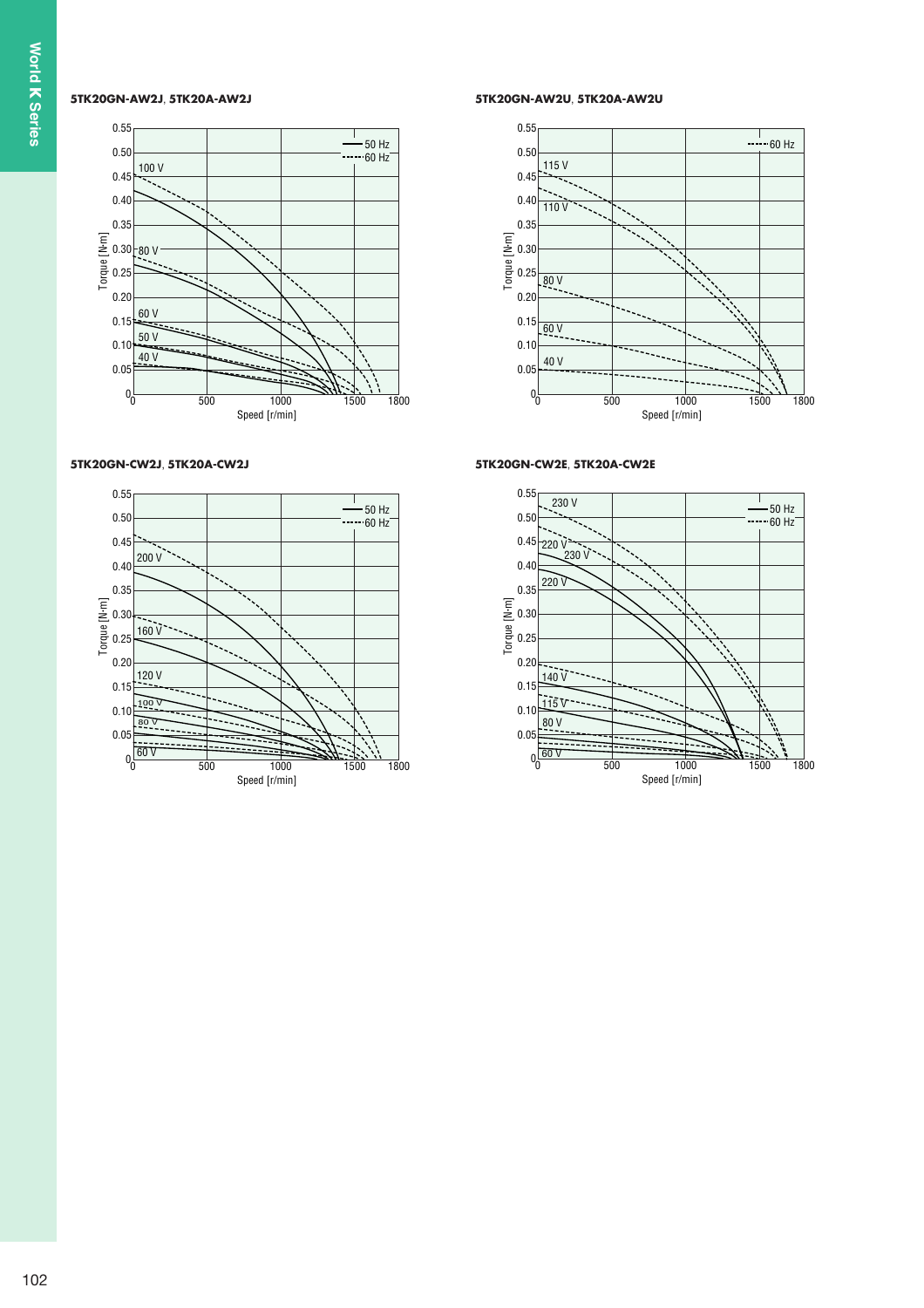## **Dimensions** (Unit = mm)

Mounting screws are included with gearheads.

#### **3 W**

 60

#### **Motor/Gearhead**

Mass: Motor 0.7 kg

Gearhead 0.4 kg

75

7

| Motor Model | <b>Gearhead Model</b> | Gear Ratio |    | CAD   |
|-------------|-----------------------|------------|----|-------|
| 2TK3GN-AW2  | $2$ GN $\Box$ S       | $3 - 18$   | 30 | A443A |
| 2TK3GN-CW2  |                       | $25 - 180$ | 40 | A443B |

● Specify the type of the capacitor to be included by entering **J**, **U** or **E** in the box (■) within the model name.

Enter the gear ratio in the box  $(\square)$  within the model name



Protective Earth Terminal M4

Detail Drawing of Protective Earth Terminal

**Shaft Section of Round Shaft Type 2TK3A-AW2**

#### **2TK3A-CW2**

The mass and motor's dimensions (excluding the shaft section) are the same as those of the pinion shaft type.

Motor Leads 300 mm Length UL Style 3266, AWG20

5

12

 $\check{ }$ 

 $b - 8 - 0.015$  (h7)

5

 24

60



**Decimal Gearhead** Can be connected to **2TK3GN** type. **2GN10XS**

Mass: 0.2 kg **CAD** A003



**6 W**



 $4\times$  $64.5$  Thru

60

 $70 - 0.5$ 

5 max.

Protective Earth Terminal M4

22.5˚



Protective Earth Terminal

Detail Drawing of Protective Earth Terminal

#### $\diamondsuit$ Key and Key Slot

(The key is included with the gearhead)





| Gear Ratio    | L1 | CAD   |
|---------------|----|-------|
| $3 - 18$      | 32 | A447A |
| 25 $\sim$ 180 | 42 | A447B |

● Specify the type of the capacitor to be included by entering **J**, **U** or **E** in the box (■) within

Enter the gear ratio in the box  $(\square)$  within the model name.

**Torque Motors**

**Torque Motors** 

**Induction Motors**

**Induction Motors** 

**High-Speed Type 2-Pole,**

eed Type

**Reversible Motors**

**Reversible Motors** 

**Electromagnetic Brake Motors**

Electromagnetic Brake<br>Motors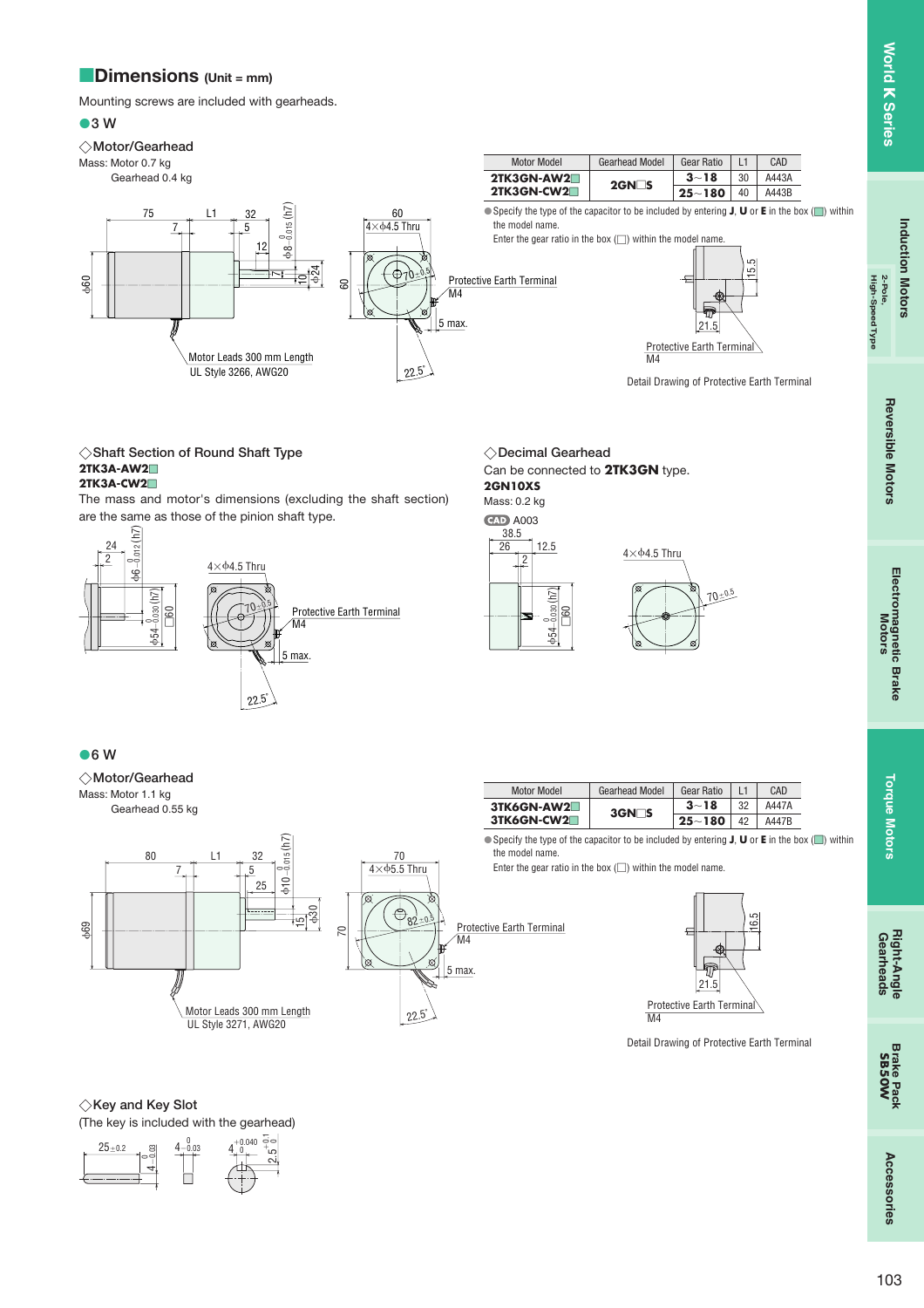# World **K** Series **K Series**

## **Shaft Section of Round Shaft Type Decimal Gearhead 3TK6A-AW2**

## **3TK6A-CW2**

The mass and motor's dimensions (excluding the shaft section) are the same as those of the pinion shaft type.



#### Can be connected to **3TK6GN** type. **3GN10XS** ◇Decimal Gearhead

#### Mass: 0.3 kg

**CAD** A009





#### **10 W**

**Motor/Gearhead** Mass: Motor 1.5 kg Gearhead 0.65 kg



● Specify the type of the capacitor to be included by entering **J**, **U** or **E** in the box (■) within the model name.

Enter the gear ratio in the box  $(\square)$  within the model name.



Detail Drawing of Protective Earth Terminal

#### $\diamondsuit$ Key and Key Slot

(The key is included with the gearhead)



## **Shaft Section of Round Shaft Type Decimal Gearhead 4TK10A-AW2**

#### **4TK10A-CW2**

The mass and motor's dimensions (excluding the shaft section) are the same as those of the pinion shaft type.



Can be connected to **4TK10GN** type. **4GN10XS**  $\diamondsuit$ Decimal Gearhead

Mass: 0.4 kg **CAD** A013





Motor Leads 300 mm Length UL Style 3271, AWG20

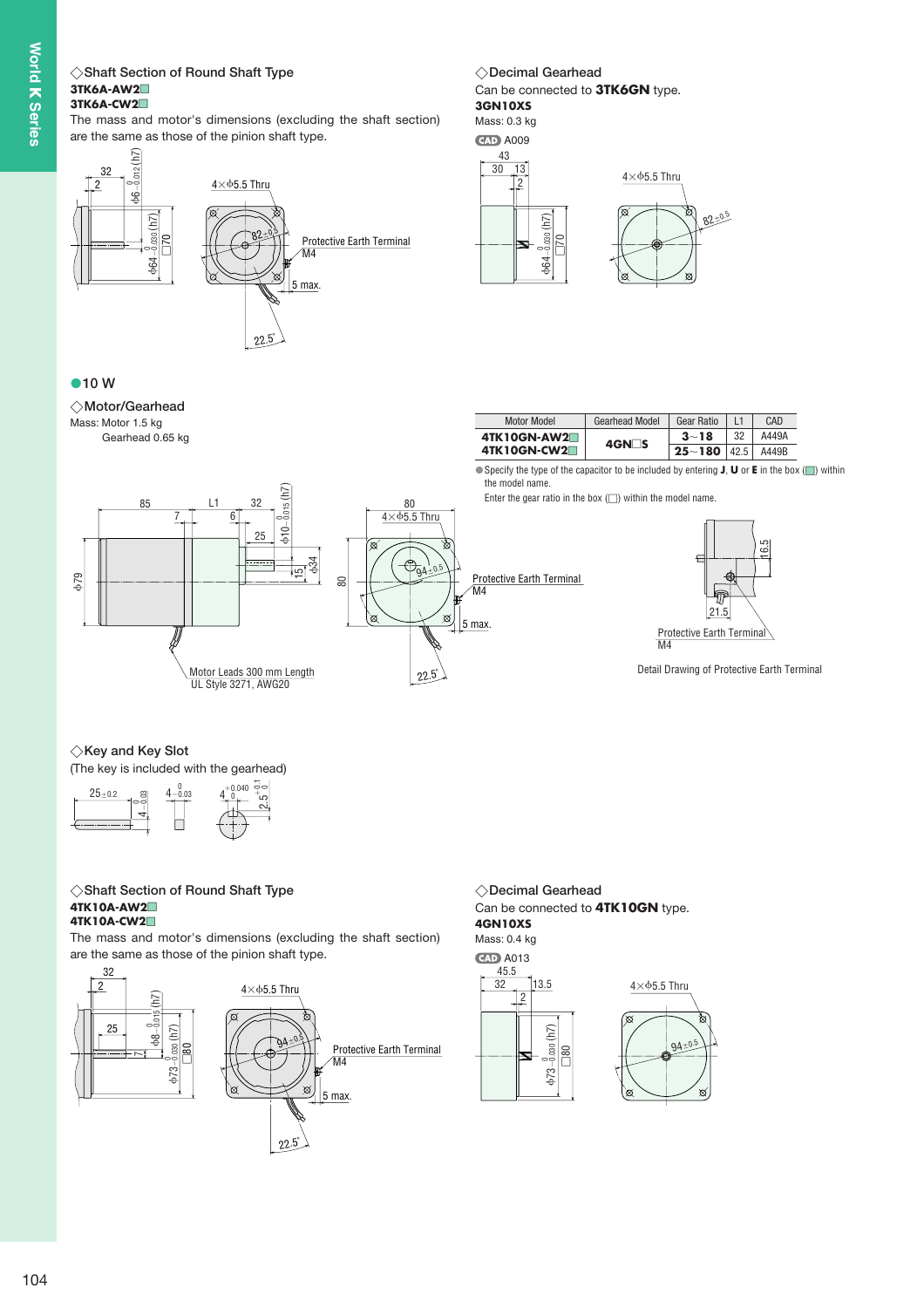High-Speed Type

**20 W**



Gearhead 1.5 kg



● Specify the type of the capacitor to be included by entering **J**, **U** or **E** in the box (■) within the model name.

Enter the gear ratio in the box  $(\square)$  within the model name.



#### $\diamondsuit$ Key and Key Slot

(The key is included with the gearhead)



#### **Shaft Section of Round Shaft Type Decimal Gearhead 5TK20A-AW2 5TK20A-CW2**

The mass and motor's dimensions (excluding the shaft section) are the same as those of the pinion shaft type.



Can be connected to **5TK20GN** type. **5GN10XS** ◇Decimal Gearhead

Mass: 0.6 kg **CAD A022** 



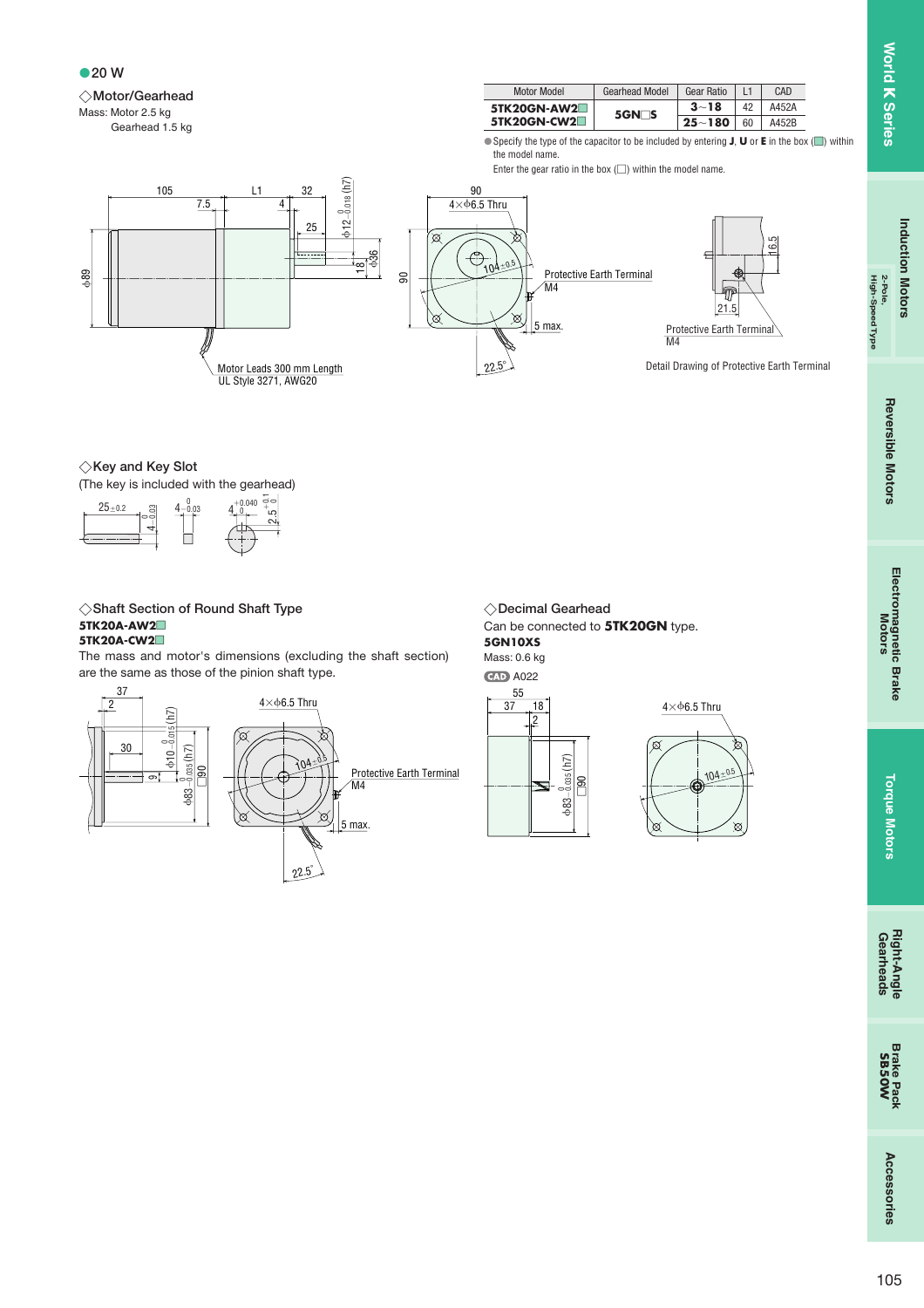#### **Capacitor (Included with the motors)**





#### **Capacitor Dimensions (mm)**

| Model                    |                         | Capacitor              | $\overline{A}$ |      | C<br><sub>R</sub> | <b>Mass</b> | <b>Dimension</b> | Capacitor |
|--------------------------|-------------------------|------------------------|----------------|------|-------------------|-------------|------------------|-----------|
| <b>Pinion Shaft Type</b> | <b>Round Shaft Type</b> | Model                  |                |      |                   | (g)         | No.              | Cap       |
| 2TK3GN-AW2J              | 2TK3A-AW2J              | CH70CFAUL2             | 48             | 19   | 29                | 36          | 1                |           |
| 2TK3GN-AW2U              | 2TK3A-AW2U              | CH60CFAUL2             | 38             | 21   | 31                | 40          | $\circled{1}$    |           |
| 2TK3GN-CW2J              | 2TK3A-CW2J              | CH18BFAUL              | 38             | 21   | 31                | 35          | ⋒                |           |
| 2TK3GN-CW2E              | 2TK3A-CW2E              | CH15BFAUL              | 38             | 21   | 31                | 35          | $\circled{1}$    |           |
| 3TK6GN-AW2J              | 3TK6A-AW2J              | CH110CFAUL2            | 58             | 21   | 31                | 50          | $\circled{0}$    |           |
| 3TK6GN-AW2U              | 3TK6A-AW2U              | CH90CFAUL2             | 48             | 22.5 | 31.5              | 45          | $\circled{0}$    |           |
| 3TK6GN-CW2J              | 3TK6A-CW2J              | CH30BFAUL              | 58             | 21   | 31                | 50          | (1)              |           |
| 3TK6GN-CW2E              | 3TK6A-CW2E              | CH <sub>25</sub> BFAUL | 48             | 21   | 31                | 45          | (1)              | Included  |
| 4TK10GN-AW2J             | 4TK10A-AW2J             | CH140CFAUL2            | 58             | 22   | 35                | 61          | ⋒                |           |
| 4TK10GN-AW2U             | 4TK10A-AW2U             | CH110CFAUL2            | 58             | 21   | 31                | 50          | $^{\circ}$       |           |
| 4TK10GN-CW2J             | <b>4TK10A-CW2J</b>      | CH35BFAUL              | 58             | 22   | 35                | 55          | $\circled{0}$    |           |
| 4TK10GN-CW2E             | 4TK10A-CW2E             | CH30BFAUL              | 58             | 21   | 31                | 50          | $\circled{1}$    |           |
| 5TK20GN-AW2J             | 5TK20A-AW2J             | CH180CFAUL2            | 58             | 29   | 41                | 95          | (2)              |           |
| 5TK20GN-AW2U             | <b>5TK20A-AW2U</b>      | CH140CFAUL2            | 58             | 22   | 35                | 61          | $\circled{1}$    |           |
| 5TK20GN-CW2J             | 5TK20A-CW2J             | CH45BFAUL              | 58             | 23.5 | 37                | 73          | $^{\circledR}$   |           |
| 5TK20GN-CW2E             | 5TK20A-CW2E             | CH40BFAUL              | 58             | 23.5 | 37                | 70          | $\circled{2}$    |           |

### **Connection Diagrams**

The direction of motor rotation is as viewed from the shaft end of the motor. CW represents the clockwise direction, while CCW represents the counterclockwise direction.

Connection diagrams are also valid for the equivalent round shaft type.

Specify the type of the capacitor to be included by entering  $J$ ,  $U$  or  $E$  in the box  $\Box$ ) within the model name.



PE: Protective Earth